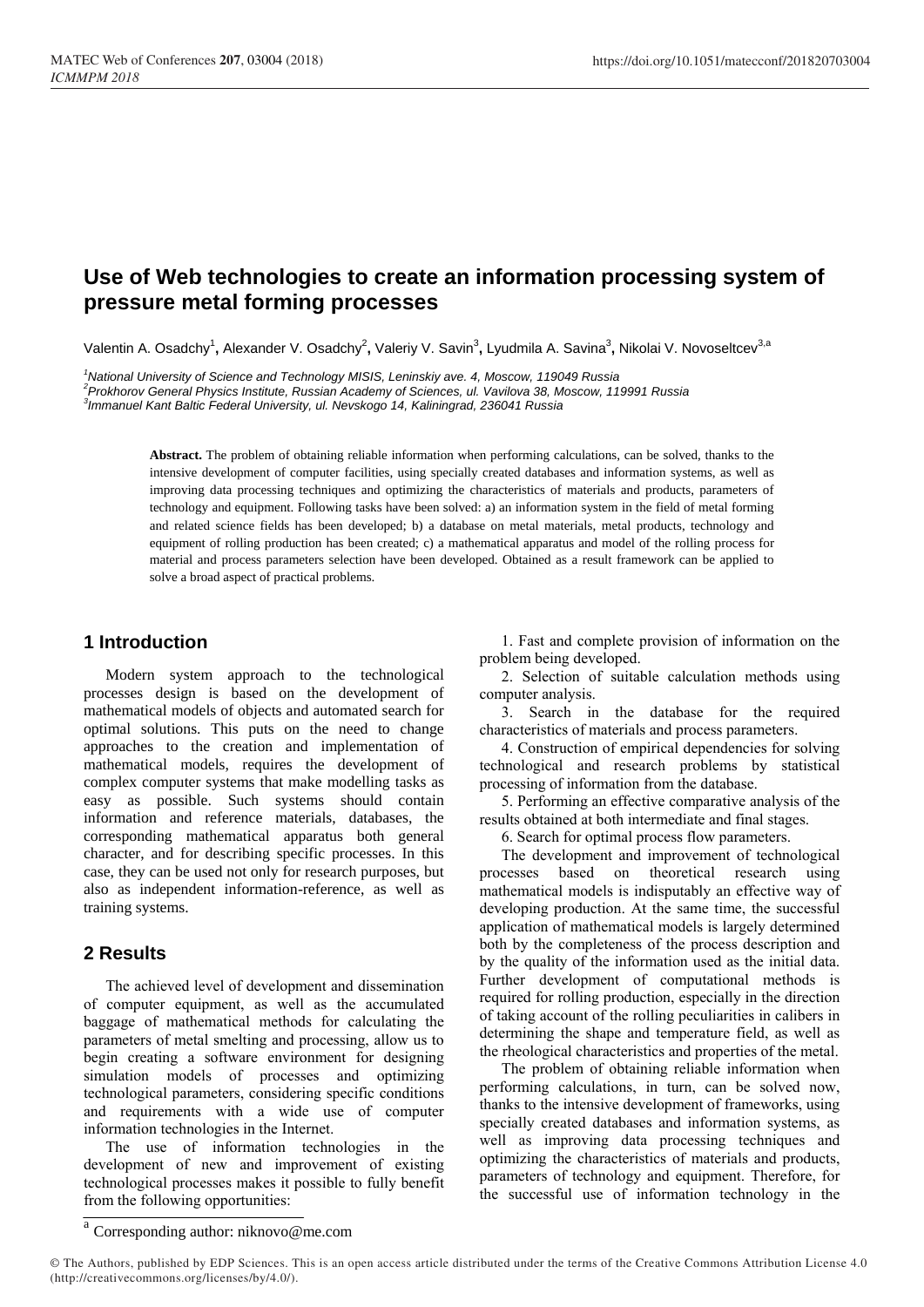development and improvement of rolling production processes, the following tasks must be solved:

- Develop an information system in the field of metal forming with pressure and related fields of science;

- Create a database on metal materials, metal products, technology and equipment of rolling production;

- Develop a mathematical apparatus and model of the rolling process to select materials and process parameters that ensure the required level of properties.

The framework thus obtained can be applied to solve a broad aspect of practical problems.

In this paper, we present an information framework in the form of a Web application, including an information and training system, a database, programs for processing data, calculating process parameters, equipment parameters, and the characteristics of metal products.

The software package is designed for use on the Internet and designed in accordance with the currently accepted rules for organizing the interface in application systems on personal computers and any researcher or designer who does not have special skills in working with a personal computer can use it.

## **2.1 Informational and training system for metallurgical production**

To facilitate the search for the required information of a descriptive nature in the field of metal working with pressure and related parts of science, an information and training computer system has been created that represents a considerable amount of information equivalent to dozens of textbooks broken down into small fragments (articles) combined with a cross-reference system (hyperlinks) and table of contents.

The structure of information storage and data access system has been developed, information on the theory, technology and equipment of metal processing processes in the press and related fields of science has been collected, processed and included in the database, which can be used as a reference in the development and improvement of technological processes, and as a computer textbook for 19 courses.

Depending on the chosen method of information access, the computer system can be used as a reference book, encyclopaedia, computer (electronic) textbook. The system is multilevel and allows you to study the problem with varying degrees of detail.

#### **2.2 Database on metal materials and metal products**

The database contains information on the production of ferrous and non-ferrous metals in the CIS countries. The developed structure of the database, as well as its filling and software shell, allows a quick search for information about chemical compounds and analogues of domestic and foreign non-ferrous and ferrous metals and alloys, the purpose and conditions of application, heat treatment regimes, mechanical and physical properties, the requirements of standards, technology and the characteristics of proprietary equipment available at the enterprises, etc. It is possible to obtain information about manufacturers of various types of metal products.

The main components of the database are tables, which allows you to modify the information without changing the program itself.

The software shell includes algorithms for preliminary data processing calculation of predicted values of material characteristics in the absence of required data in the database.

The database "Ferrous and non-ferrous metals" has been registered in the State Register of Databases, awarded with certificates at exhibitions, purchased and used by many Russian and foreign organizations and private individuals.

#### **2.3 Information and calculation system for rolling fabrication**

The correctness of the comparative evaluation of technology options is largely determined by the reliability of the data used, including technological parameters of the processes. In the CAD of rolling shops, the main component is the subsystem for the implementation of the technological part of the project, which determines the main technical solutions and the level of technical and economic indicators of the facility. It is calculations based on technological models that allow us to give an economic assessment and make a choice of technology in the future. In technological models, natural indicators of resource consumption and output are combined simultaneously. Based on such indicators, the calculation of the overall project efficiency is carried out.

Taking this into account, a mathematical model of the longitudinal rolling process has been developed for their determination, which makes it possible to determine deformation, temperature, velocity and energy parameters, and predict mechanical characteristics of the metal.

The developed mathematical model is based on engineering methods of calculation of technological parameters, provides for the possibility of process optimization, is connected to the database and information system.

Since the existing dependencies for the calculation of the most important parameters of the rolling process do not always reflect the influence of various process parameters quite adequately, and in all cases, provide sufficient reliability of the results obtained, the mathematical model provides for the choice of alternative methods.

Based on statistical processing of the results of tests of domestic and foreign ferrous and non-ferrous metals presented in the database, regression dependences of thermophysical characteristics on the temperature and the percentage content of chemical elements in steel or alloy were obtained with the help of the statistical processing program. Black and non-ferrous metals and alloys are divided into groups and equations are constructed for each of them.

To determine the deformation resistance of various deformable materials - ferrous and non-ferrous metals and alloys, they are divided into 63 groups. An algorithm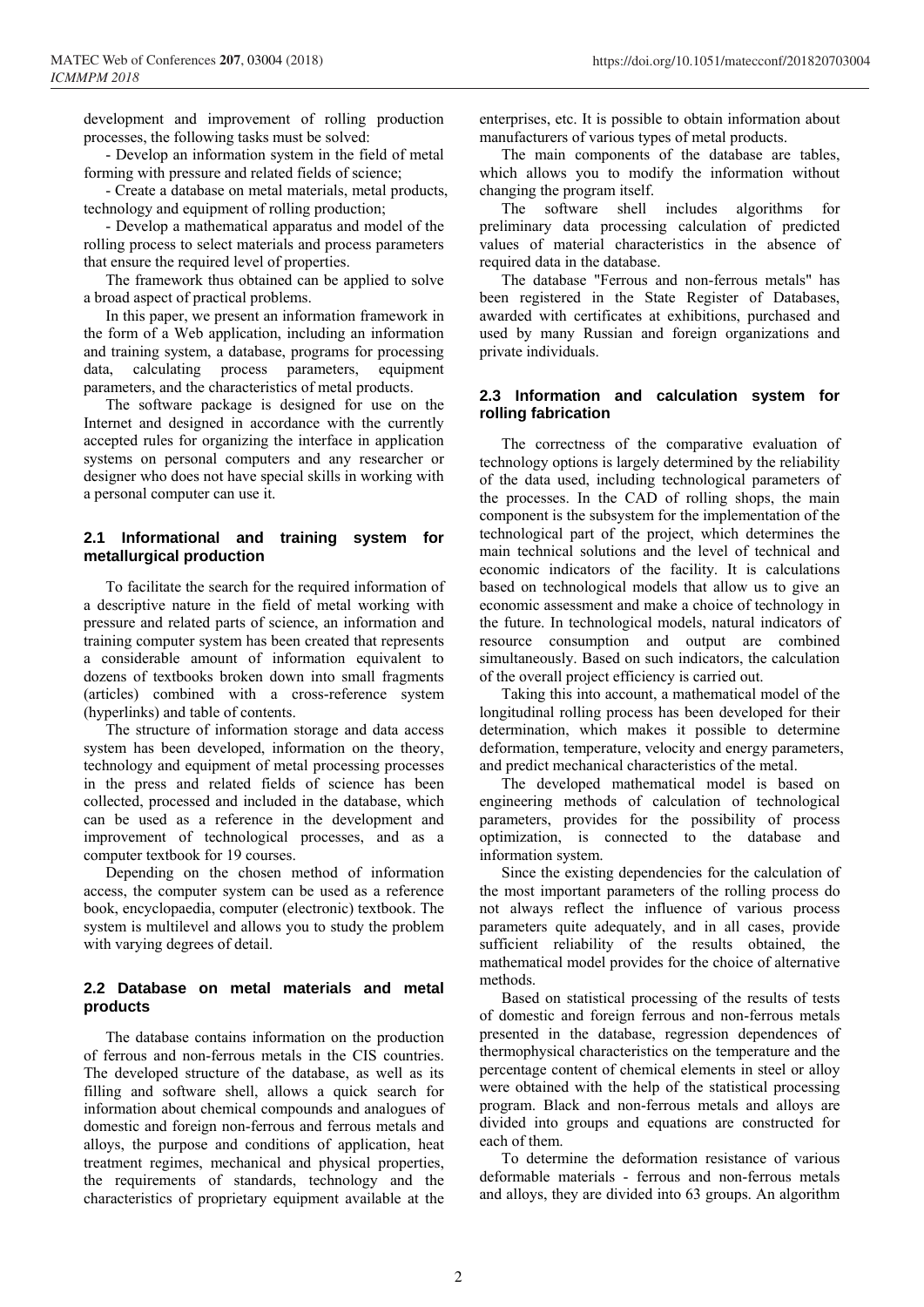for determining the material group and the necessary parameters for a given chemical composition of the metal has been developed. The construction of the equations considered the influence of 66 basic chemical elements in the composition of the material.

When predicting the mechanical characteristics of rolled products, an analytical approach is used in combination with the experimental one.

When entering the chemical composition of materials, determining the mechanical and thermal properties of materials, equipment parameters, databases are used.

For efficient processing of discrete data and obtaining regression dependencies in the research and modelling of technological processes of rolling, an algorithm is developed, and a program is developed that performs statistical processing of significant volumes of data, determination of correlation coefficients, and search for the best kind of functional connection.

In constructing the regression equation, all possible combinations of power terms, including negative ones, are used (logarithm, exponent) applied to individual arguments and to the whole expression.

The efficiency of solving most of problems in the development and improvement of technological processes depends to a large extent on the correctness of the postulate of the optimization problem and the quality of the applied methods of solution. In this connection, an approach and program were developed to find optimal conditions in the case of many variable parameters and a complex process model.

The search for unknown parameters is carried out by combining three numerical methods of searching for an extremum. First, a search of possible combinations of values of unknown parameters in each interval with a certain step in the parameter (scanning method) is performed. This allows in most cases to find the region of the global optimum. Then the best set of values of the required parameters is used to find the local optimum jointly by the methods of configurations and steepest descent with some additions.

## **2.4 Software for assemblies and technological tools design**

In a market economy, one who survives can respond quickly to changing market needs. Recently, demand for bent rolled sections has increased substantially.

The equipment development and rolls calibration to produce bent roll profiles is a rather complicated and time-consuming task. This is due to the need to perform a large amount of calculations, from the preparation of drawings, as well as the need for optimization of calibration.

The adopted method for describing the shape of the strip and the developed method for determining the profiling route made it possible to compile a general algorithm for calculating roll calibrations in the production of bent symmetrical and asymmetric profiles of practically any real configurations such as a corner, channel, snake, trough, closed profile, etc. The program is based on a mathematical model of the strip profiling

process, which allows calculating geometric and energy parameters. The developed algorithm allows to calculate the calibration of forming stands, deduce the drawings of rings and banded rolls in assembled form, includes the investigation of rational ways of profiling, in-depth analysis of situations, possibilities, numerous checks and directions of the process of flexibility at each stage production.

The main result of the program is working drawings of rollers and bandages, which can be transferred directly to production.

The program has been registered in the State Register of Databases. It is acquired and used by many Russian enterprises. With its help, calibrations of rolls have been developed and successfully used to produce all kinds of bent profiles.

Currently, work is underway to create a software for designing equipment for a roll forming mill.

Thus, a software package was created that is designed to work on the Internet and implemented in the Visual Studio environment, which made it possible to organize a convenient dialogue between a person and a computer in a dialog mode in accordance with the currently accepted rules for creating an interface in software with the use of automatically appearing forms (windows) containing input fields with explanations, buttons, menus (dropdown lists), graphs, drawings, etc. It is included in the distance learning system.

Description of the framework is available on the website [13]

Programs are provided with prompts with a tree structure with a detailed description of the methods used, explanations and recommendations for any program fragment that appear after clicking or the "Help" button on each form. The descriptions are in the form of files in HTML format using hyperlinks.

Evaluation programs include extensive diagnostics of the information to be entered to detect unrealistic values and to warn about the occurrence of errors.

# **3 Summary**

The developed apparatus of computer software for the use of information technologies allows the most rational approach to improving the production processes of rolling products. The general scheme for solving practical problems with the use of the created complex includes the following main stages: search and study of information on the problem under consideration with the help of the information-learning system and literature; search for data characterizing the material and technology of its production in the database and in production; constructing regression equations from these data using a statistical processing program; execution of analysis and preliminary calculations using the mathematical model of the rolling process; search for the chemical composition and technological parameters that ensure the fulfilment of the required conditions, with the help of an optimization program, the design of tools and equipment elements.